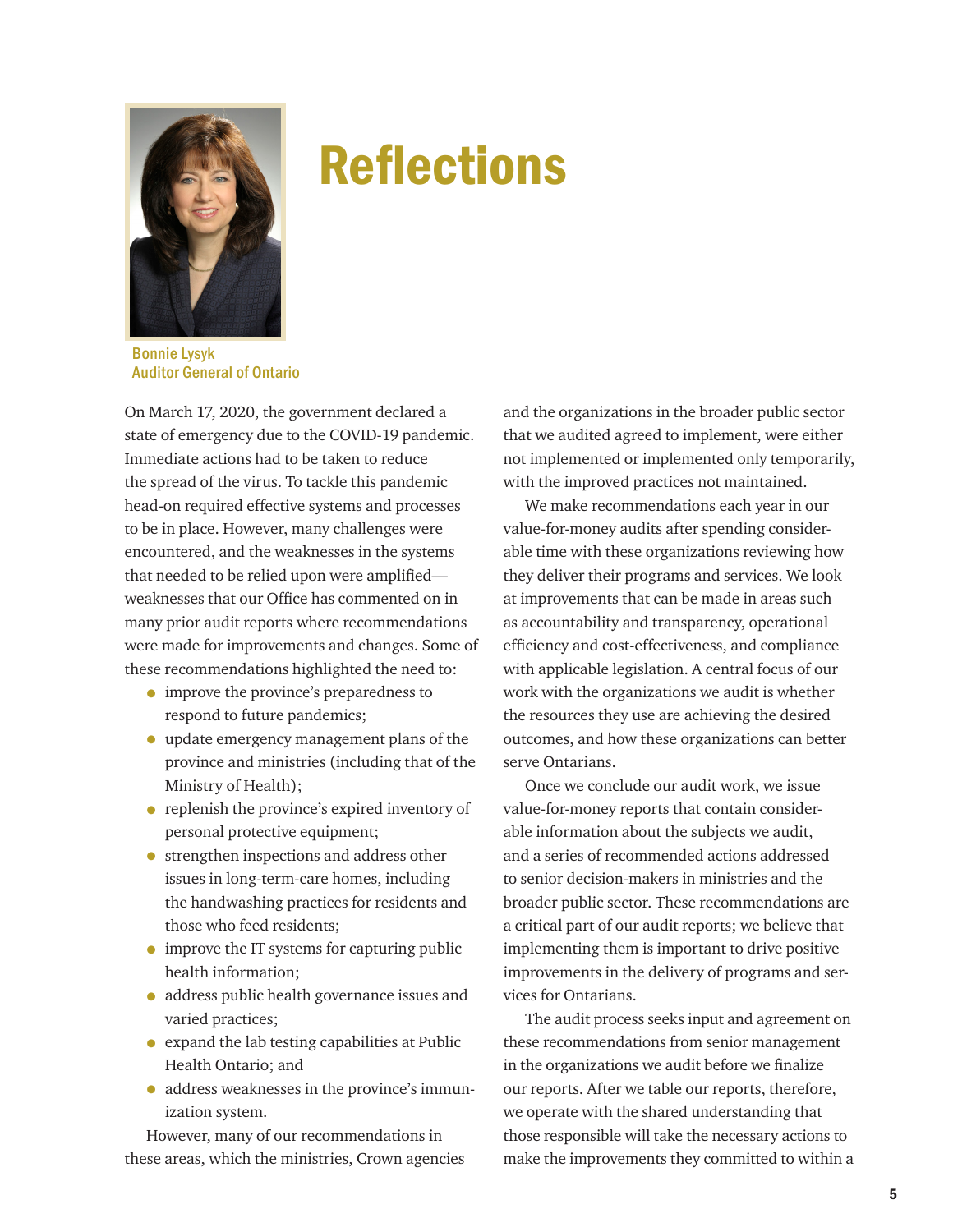reasonable period of time. Yet just as we expect the timely implementation of our recommendations to have positive results, we are also aware of the potential negative impacts on Ontarians when implementation of our recommendations lags or when they are not implemented at all. Some of the weaknesses in provincial systems and processes that revealed themselves and were amplified during the last eight months are an unfortunate testament to this.

For many years, our Office has issued follow-up reports two years after publication of the original report to assess the progress made in implementing the actions we recommended. This year we followed up on 17 audits completed in 2018 and found that 42% of the actions had been fully implemented (compared to 32% in our *2019 Annual Report*); 30% (2019—37%) were in the process of being implemented; for 25% (2019—27%) little or no progress had been made; and 3% (2019—4%) were either no longer applicable or no longer planned to be implemented (see **Chapter 1**, **Figure 1**). This year we saw improvement in the two-year implementation rate of recommendations stemming mainly from these audits: Metrolinx—GO Station Selection; Use of Consultants and Senior Advisors in Government; Assistive Devices Program; Waterfront Toronto; Technical Standards and Safety Authority; Interprovincial and International Health Services; and Niagara Peninsula Conservation Authority. Our 2018 recommendations for MRI and CT Scanning Services, Ontario Works and Health Quality Ontario have had the lowest implementation progress by the responsible ministries.

Our aim in following up this way is to see that these actions are fully implemented or, if we are told this has not been possible, to understand why and to report on the reasons to Ontarians. For instance, sometimes, a recommendation may no longer be applicable—for example, if there have been policy and program changes since our report was issued. This is reasonable and expected. At other times, some alternative actions meet the intent of our recommendation and we conclude that our recommendation has been implemented. Other recommendations may still be in the process of being implemented when we follow up after two years. This too may be reasonable if the recommended actions are complex and may take longer to put into effect.

In cases like these, our Office takes its responsibility to follow up several steps further—we ask what becomes of these recommendations that we found to be only partly implemented when we were preparing our two-year follow-up reports. Is progress still being made toward fully implementing them? The answer comes through further investigation and inquiry to verify whether the organizations we have audited are still committed to completing the work they undertook to do years earlier.

This is why four years ago we set up a team with the responsibility to follow up on our recommendations older than two years, beginning with recommendations from our *2012 Annual Report*. The team's expanded follow-ups have let us see patterns in how organizations address our recommendations. In particular, we have found the following:

- As time passes, more recommended actions are implemented, but at a slow rate. The average full implementation rate for recommended actions issued between 2013 and 2015 is 35% after two years and 62% after five years. This indicates an average increase in full implementation of 27% between two and five years. However, our experience to date indicates that there is only minimal progress on recommended actions after the five-year mark.
- While full implementation rates slow down as time passes, work continues to be done on getting to full implementation. In 2020, organizations told us that they were in the process of implementing approximately 25% more of the recommended actions from 2013 to 2015, five to seven years later.
- For recommended actions issued in 2016, 2017 and 2018, we have seen an average two-year full implementation rate of 35%, a rate consistent with that experienced for 2013 to 2015. In 2020, organizations told us that approximately 37% more of the recommended